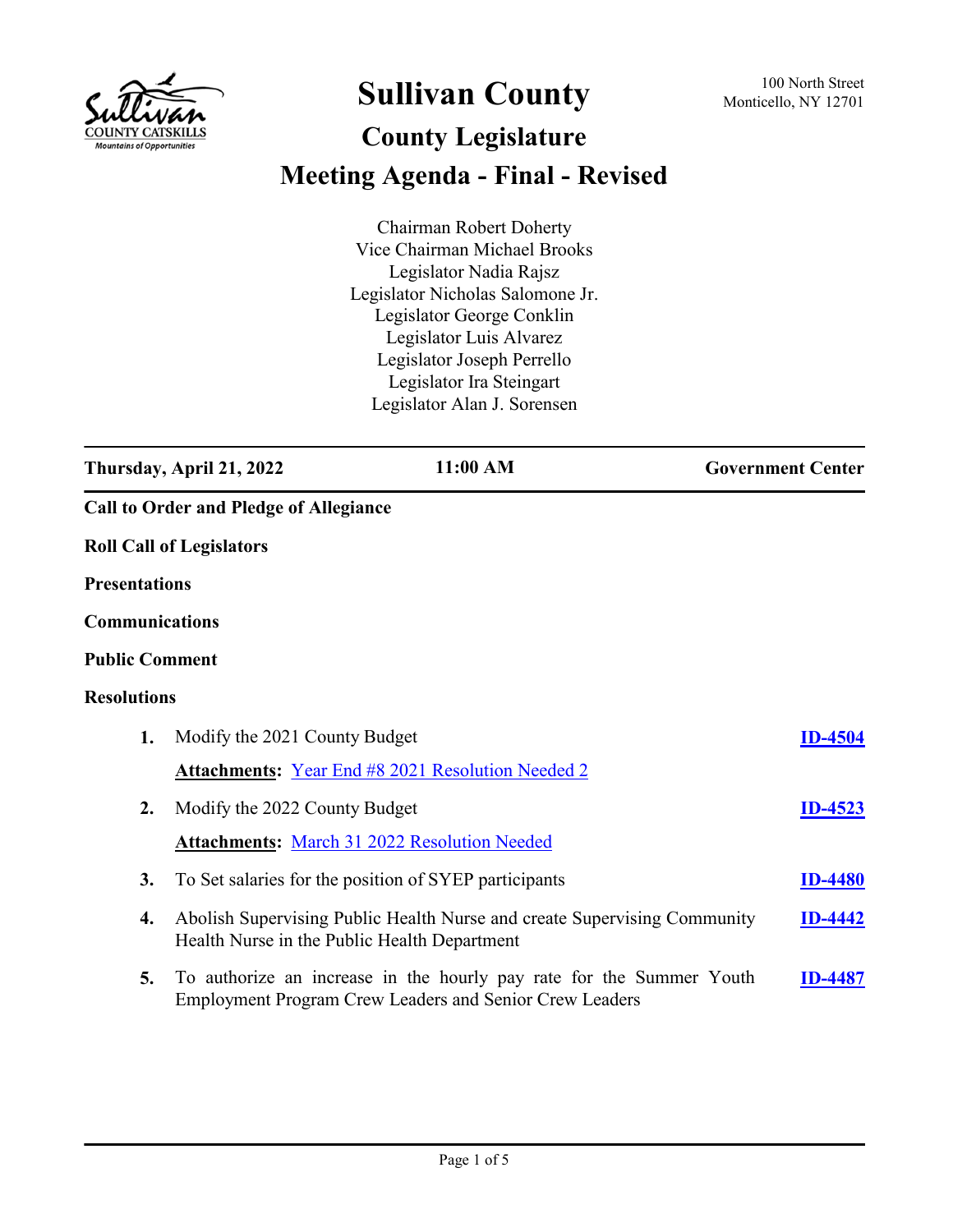| 6. | TO AUTHORIZE COUNTY MANAGER TO ENTER INTO AGREEMENT<br>WITH GREATER ADULT NEIGHBORS DBA ARCADIA RESIDENCE<br>FOR THE PERIOD FROM JANUARY 1, 2022 THROUGH DECEMBER<br>31, 2022                                                   | <b>ID-4353</b> |
|----|---------------------------------------------------------------------------------------------------------------------------------------------------------------------------------------------------------------------------------|----------------|
| 7. | TO ENTER INTO CONTRACT WITH BERKSHIRE FARM CENTER<br>AND SERVICES FOR YOUTH FOR NON-SECURE DETENTION<br>SERVICES FROM JANUARY 1, 2022 THROUGH DECEMBER 31, 2022.                                                                | <b>ID-4314</b> |
| 8. | COUNTY MANAGER<br><b>AUTHORIZE</b><br><b>THE</b><br><b>TO</b><br><b>TO</b><br><b>EXECUTE</b><br>AGREEMENT BETWEEN DSS AND FEARLESS! HUDSON VALLEY,<br>INC.                                                                      | <b>ID-4405</b> |
| 9. | RESOLUTION INTRODUCED BY HEALTH AND FAMILY SERVICES<br>COMMITTEE TO AUTHORIZE COUNTY MANAGER TO EXECUTE<br>AGREEMENTS WITH NEW YORK AND OTHER STATE OR<br>COMMONWEALTH APPROVED FOSTER CARE RELATED SERVICE<br><b>PROVIDERS</b> | <b>ID-4422</b> |
|    | 10. TO EXECUTE AN AGREEMENT WITH SULLIVAN-WAWARSING<br>RURAL ECONOMIC AREA PARTNERSHIP (REAP) ZONE BOARD                                                                                                                        | <b>ID-4429</b> |
|    | 11. Authorize contract with Diane Baynon, NPP, for Community Services                                                                                                                                                           | <b>ID-4431</b> |
|    | 12. To contract with RUPCO, Inc. as a Sub-Recipient to administer the 2021<br>CDBG Housing Program.                                                                                                                             | <b>ID-4432</b> |
|    | Modification Agreement with Mid-Hudson<br>13. Authorize<br>Psychiatric<br>Consultants to Increase the Hourly Rate                                                                                                               | <b>ID-4433</b> |
|    | 14. To increase the private pay rate at the Care Center at Sunset Lake.                                                                                                                                                         | <b>ID-4434</b> |
|    | 15. To Amend Resolution No. 17-22 to correct the Legislative award amount<br>reflected in the resolution                                                                                                                        | <b>ID-4313</b> |
|    | 16. Authorize Agreement with Astor Services for Children and Families.                                                                                                                                                          | <b>ID-4443</b> |
|    | 17. Authorize agreement with Lexington Treatment Center LLC.                                                                                                                                                                    | <b>ID-4444</b> |
|    | 18. Apply and accept funding of RHN Technical Assistance Grant.                                                                                                                                                                 | <b>ID-4445</b> |
|    | 19. To Authorize Application for Funding from the United States Department of<br>Transportation's FY2022 Raise Grant Program to Advance Build Out of the<br>Sullivan O&W Rail Trail.                                            | <b>ID-4447</b> |
|    | 20. To apply for a 2022 Economic Development program grant through the NYS<br>Community Development Block Grant (CDBG) Program.                                                                                                 | ID-4448        |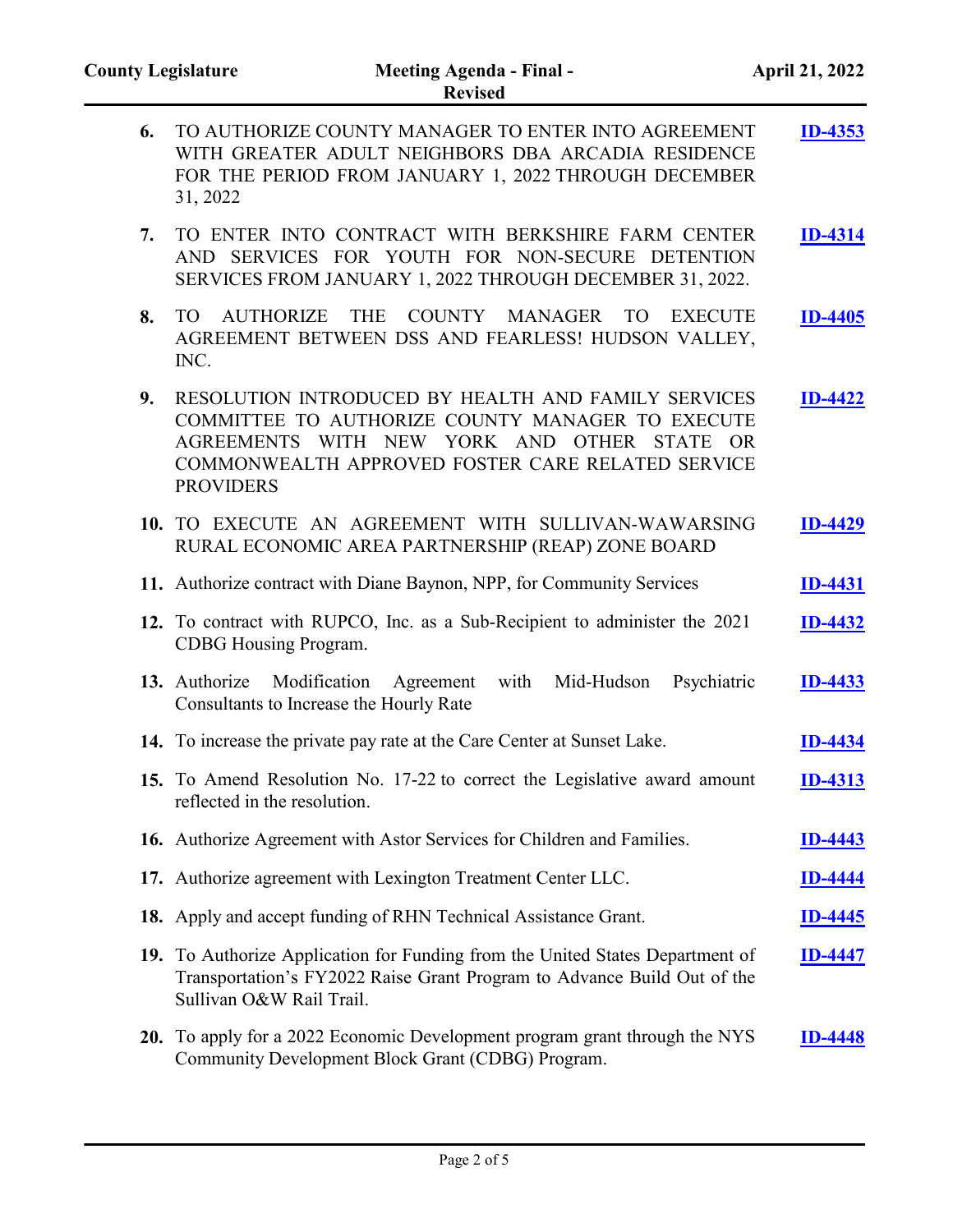| <b>County Legislature</b> | <b>Meeting Agenda - Final -</b><br><b>Revised</b>                                                                                                                                                                                                                                                                                     | <b>April 21, 2022</b> |
|---------------------------|---------------------------------------------------------------------------------------------------------------------------------------------------------------------------------------------------------------------------------------------------------------------------------------------------------------------------------------|-----------------------|
|                           | 21. Authorize Correction of Error Liberty Tax Map #106.-2-11                                                                                                                                                                                                                                                                          | <b>ID-4451</b>        |
|                           | 22. Authorize Correction of Error LI 106.-3-11.2                                                                                                                                                                                                                                                                                      | <b>ID-4452</b>        |
|                           | 23. Authorize Correction of Error LI 107.-1-1                                                                                                                                                                                                                                                                                         | <b>ID-4453</b>        |
|                           | 24. Authorize Correction of Error LI 107.-1-2.2                                                                                                                                                                                                                                                                                       | <b>ID-4454</b>        |
|                           | 25. Authorize Correction of Error LI 112.-4-30                                                                                                                                                                                                                                                                                        | <b>ID-4458</b>        |
|                           | 26. Authorize Correction of Error Denial MA 27.-1-36.1                                                                                                                                                                                                                                                                                | <b>ID-4459</b>        |
|                           | 27. To authorize an agreement with Motorola Solutions for hardware and<br>software upgrades                                                                                                                                                                                                                                           | <b>ID-4463</b>        |
|                           | 28. To authorize a Maintenance Agreement with Motorola Solutions Inc. for<br>E911 Telephone Equipment/Vesta.                                                                                                                                                                                                                          | <b>ID-4464</b>        |
|                           | 29. Resolution to obtain Legislative approval for the County Manager to execute<br>a Modification Agreement with Delta Engineers, Architects & Land<br>Surveyors to provide additional design and construction engineering services<br>for additional waterproofing of Bridge 198.                                                    | <b>ID-4474</b>        |
|                           | 30. Resolution to authorize the rental of a second re-fueler truck to manage<br>potential increased fuel sales which are projected to increase significantly<br>with new tenants. Our previous sales levels were at about 80,000 gallons of<br>Jet A per year. This truck rental will allow increased storage capacity of Jet<br>fuel | ID-4475               |
|                           | 31. To Amend Resolution No. 331-20.                                                                                                                                                                                                                                                                                                   | <b>ID-4476</b>        |
|                           | 32. Authorize the sale of certain parcel of Real Property in Harris, New York                                                                                                                                                                                                                                                         | <b>ID-4478</b>        |
|                           | 33. Authorize County Manager to apply for and accept a FY2020 Cyber Security<br><b>Grant Program</b>                                                                                                                                                                                                                                  | <b>ID-4489</b>        |
|                           | 34. Authorize Software support Agreement for the Allen Tunnel Tax Collection<br>System                                                                                                                                                                                                                                                | <b>ID-4490</b>        |
|                           | 35. In support of efforts to expand Veterans Services                                                                                                                                                                                                                                                                                 | <b>ID-4510</b>        |
|                           | 36. To enter into an Agreement with Primecare Medical of New York to provide<br>Mat and Substance Abuse Counseling at the Sullivan County Jail.                                                                                                                                                                                       | ID-4511               |
|                           | 37. Execute a supplemental agreement (No. 5) with NYSDOT which allocates<br>additional funding for preliminary design, right-of-way incidentals and<br>right-of-way acquisition and authorizes construction, construction support                                                                                                     | <b>ID-4466</b>        |

and construction inspection Federal Funding.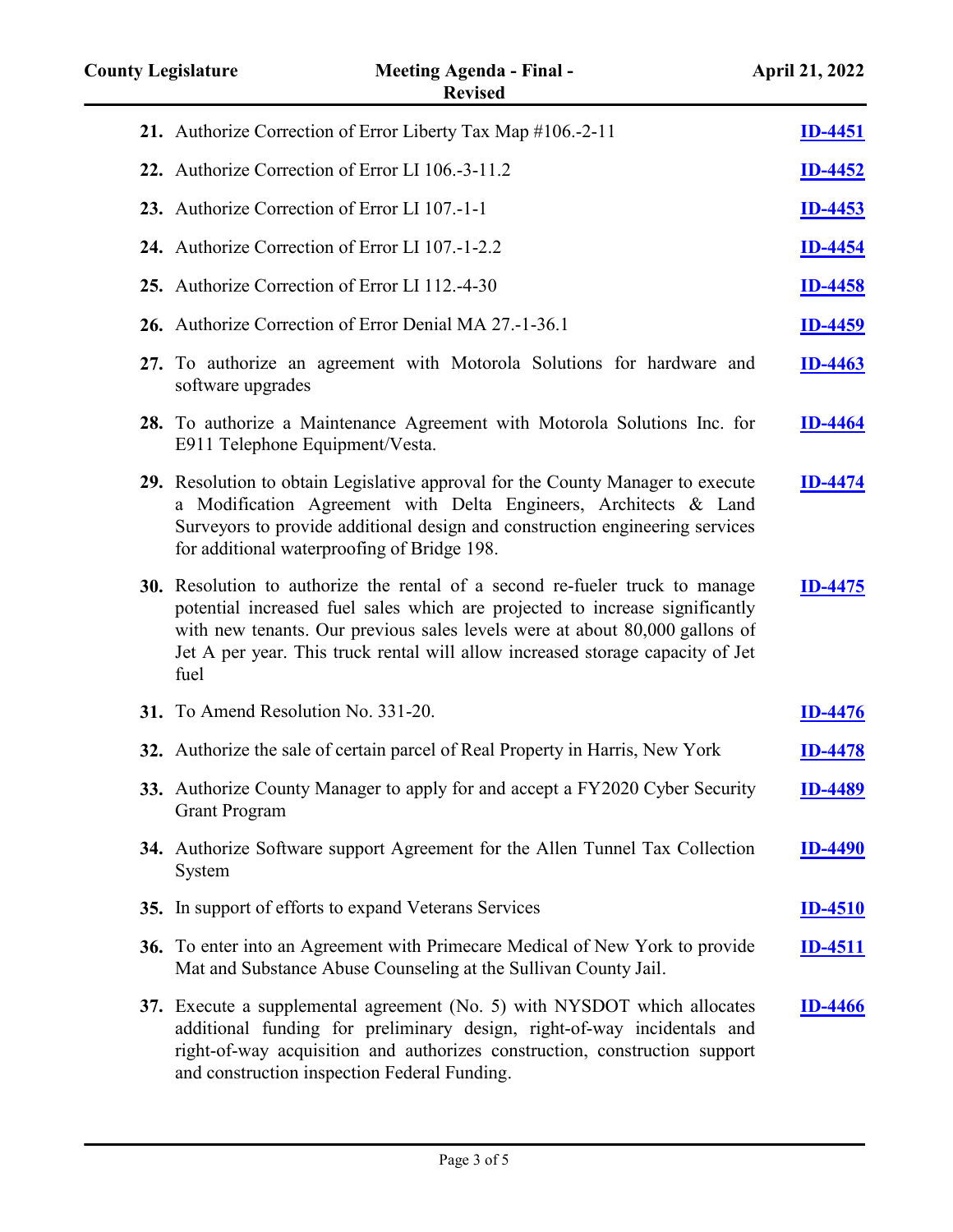| 38. Resolution to authorize a Modification Agreement with Villager<br>Construction, Inc. for the rental of Portable Asphalt Crushing Equipment and<br>Operator. ("Project").                       |                |
|----------------------------------------------------------------------------------------------------------------------------------------------------------------------------------------------------|----------------|
| 39. Resolution to authorize the County Manager to execute an agreement with<br>NYSDOT to provide 95% of funding for the Preliminary Engineering/Design<br>work needed to replace County Bridge 82. | <b>ID-4468</b> |
| 40. Resolution to authorize the County Manager to execute an agreement with<br>NYSDOT for providing 80% funding for the design of a Project to clean and<br>paint 3 bridges.                       | <b>ID-4469</b> |
| 41. Resolution to authorize the County Manager to execute an agreement with<br>NYSDOT to Provide 85% funding for the Preliminary Engineering/Design<br>work needed to replace County Bridge 77.    | ID-4471        |
| 42. Resolution to authorize the County Manager and/or Chairman of the<br>Legislature to execute an agreement for the purchase of a property needed for<br>the replacement of Bridge 77             | <b>ID-4472</b> |
| 43. Resolution to authorize a Modification of Agreement to the contract with<br>ELot Electronics Recycling, Inc.                                                                                   | <b>ID-4473</b> |
| 44. Authorize creation of a Junior Accountant Position in Center for Workforce<br>Development                                                                                                      | <b>ID-4479</b> |
| <b>45.</b> To Reappoint Worden to the RSVP Advisory Committee                                                                                                                                      | <b>ID-4481</b> |
| 46. To Amend Resolution No. 386-13 to increase the compensation for Court<br>Appointed Language Interpreter Services.                                                                              | <b>ID-4484</b> |
| 47. Authorize preparation of a grant application under NYS DHSES for the<br><b>SICTG Program</b>                                                                                                   | <b>ID-4501</b> |
| 48. To Appoint a New Member to Public Health's HSAB                                                                                                                                                | <b>ID-4509</b> |
| 49. Authorize a five -year agreement with Acture Solutions, Inc.                                                                                                                                   | <u>ID-4515</u> |
| <b>50.</b> Authorize County Manager to enter into a 1 year Agreement with Syn-<br>Tech Systems, Inc.                                                                                               | <b>ID-4516</b> |
| <b>51.</b> Authorize a Shared Services Agreement with the Sullivan County Land Bank<br>Corporation                                                                                                 | <b>ID-4517</b> |
| <b>52.</b> Correct the 2022 Tax Roll LI 17.-1-9.1                                                                                                                                                  | <b>ID-4518</b> |